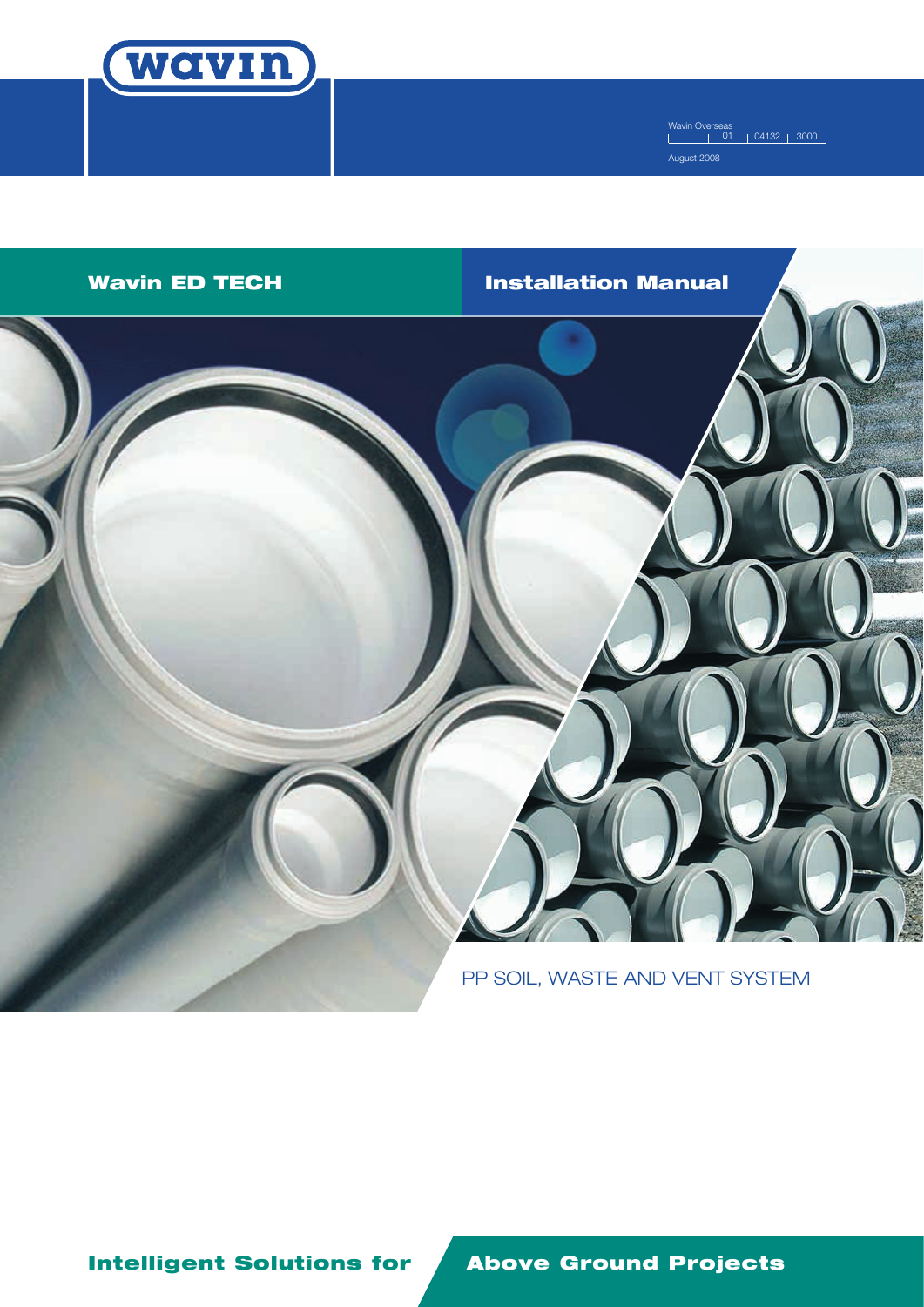

# Contents

# **1. Introduction**

|  | 1.1 Introduction                  | 4 |
|--|-----------------------------------|---|
|  | 1.2 Fields of application         | 4 |
|  | 1.3 Polypropylene                 | 4 |
|  | 1.4 Characteristics               | 5 |
|  | 1.5 Structure Wavin ED TECH pipes | 5 |
|  | 1.6 Achievements                  | 6 |
|  | 1.7 Properties                    |   |
|  | 1.7.1 Marking                     |   |
|  | 1.7.2 Colour                      |   |
|  | 1.7.3 Physical properties         |   |
|  |                                   |   |

# **2. Installation**

|      | 2.1 Connections                                     | 8               |
|------|-----------------------------------------------------|-----------------|
|      | 2.2 Gaskets                                         | 8               |
|      | 2.3 Preparation and installation                    | 8               |
|      | 2.4 Cutting and chamfering                          | 9               |
|      | 2.5 Assembly of vertical columns (Drainage columns) | 9               |
| 2.6  | Assembly of horizontal pipelines                    | 10              |
|      | 2.7 Example of columns and horizontal pipelines     | 10              |
| 2.8  | Installation in concrete                            | 10              |
|      | 2.9 Connection of Wavin ED TECH to PVC              | 11              |
| 2.10 | Connection of Wavin ED TECH to cast-iron            | 11              |
| 2.11 | Connection of Wavin ED TECH to lead                 | 11              |
| 2.12 | Fittings HTMM - HTU - HTLL                          | 11              |
| 2.13 | Some examples of utilisation                        | 12              |
| 2.14 | Example list of materials for a bathroom            | 12 <sup>2</sup> |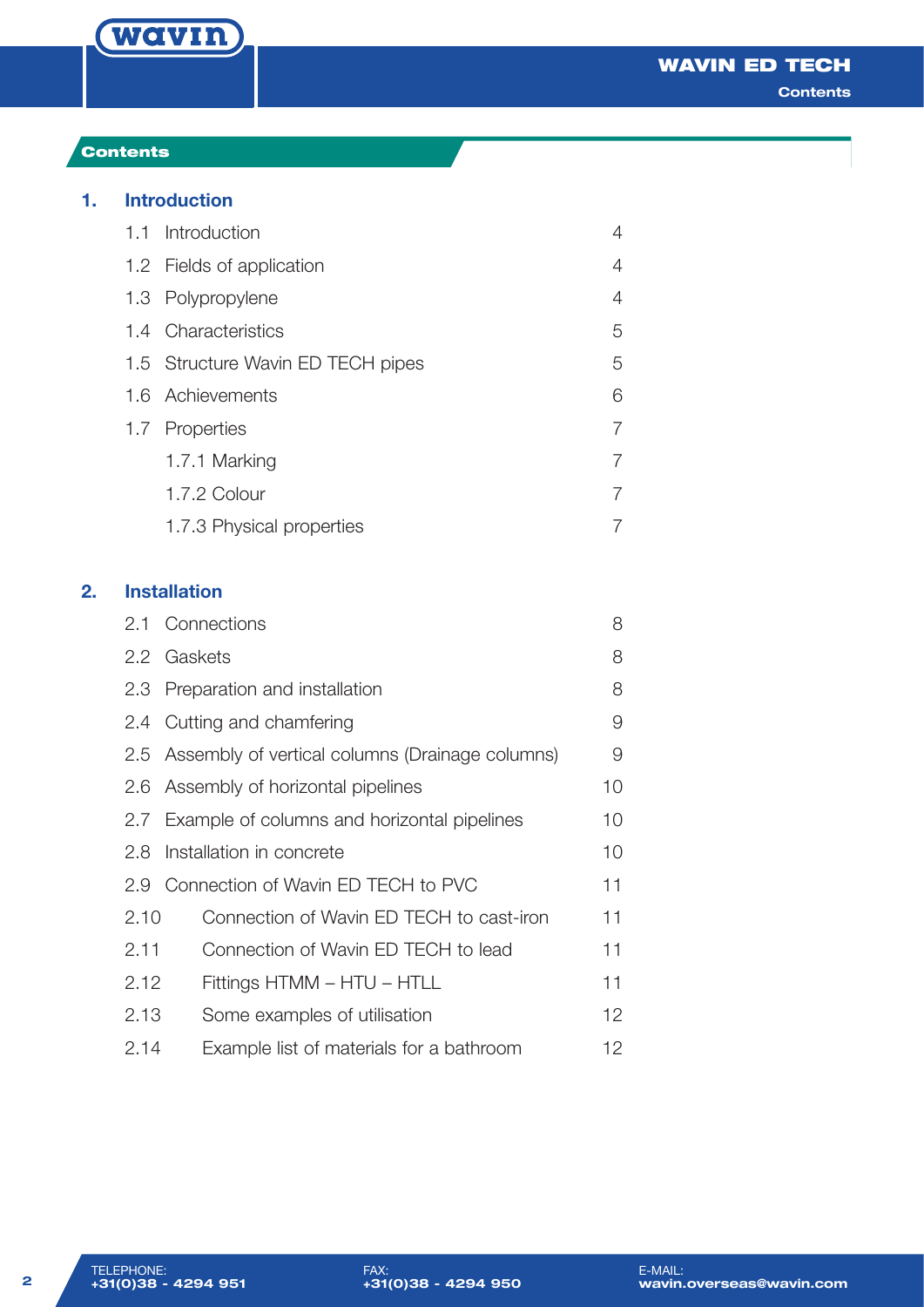### **Introduction**

## 1.1 Introduction

Wavin ED TECH is a complete soil, waste and vent system made of polypropylene. It has established itself in the European market for in-house and industrial discharge systems, due to its excellent chemical and physical properties in the material used and by its ease of connection and assembly.

The revolutionary technology used for the ED TECH pipes is a result of years of research in the most skilled laboratories in the United States of America (Trexel Inc.) and Europe (Wavin T&I).

Its technology is based on studies developed together with the M.I.T. in Boston (Massachusetts Institute of Technology).

The Wavin ED TECH system consists of pipes and

## 1.2 Fields of application

The standards for WAVIN ED TECH provide for the following conditions and fields of application:

## **CONDITIONS OF USE**

Maximum temperature of fluids to be conveyed: 95°C

### **FIELDS OF APPLICATION**

The Wavin ED TECH systems is used for in-house drainage applications, e.g.:

fittings. The pipes are available in a range of 32, 40, 50, 75, 90, 110, 125 and 160mm in a large variety of lengths and configurations: double socket, single socket and

The system also consists of a broad range of rubber-ring fittings (elbows), branches, access fittings, connectors,

The Wavin ED TECH system meets all requirements, in

reducers, WC-fittings and many more products.

accordance with EN 1451 and ISO standards.

a) sanitary facilities;

plain ended.

- b) washing machines and dish washers;
- c) large kitchens, laundries, industrial plants in case of extended use of waste water;
- d) Schools, laboratories and industrial buildings in case of use of aggressive fluids.

WAVIN ED TECH is also suitable for drainage of rainwater inside buildings.

## 1.3 Polypropylene

The whole range of ED TECH products is manufactured from flame retardant polypropylene (PP), a raw material with excellent physical and chemical properties. Polypropylene is a thermoplastic resin meaning that its state according to temperature is reversible, thus getting plastic with heat and returning rigid with cold.

Polypropylene presents a monomeric unit.

In practice, only isotactic polypropylene is used (all CH3 groups are orientated i.e. they are all positioned on the same side of the chain), and it is obtained from polymerisation



of polypropylene by means of stereo specific catalysts. Polypropylene has a lower density than polyethylene. It has the lowest of all thermoplastic materials, but shows high mechanical resistance, a high melting point (175 °C) and an excellent stability in size. Polypropylene is a colourless, translucent and rigid thermoplastic product with good mechanical properties, extremely good dielectric and electrically insulating characteristics and high resistance to chemical agents. Polypropylene is a very versatile material and is used in the manufacture of textile fibres, big capacity tanks for solid and liquid material (TANKONE), valves and fittings of even bigger dimensions, exhaust fans getting into contact with corrosive gases and a variety of parts in the textile, automotive, electric, and electronic industry. ED TECH pipes and fittings are made of a special flame retardant formula, obtained by adding special substances to polypropylene, thus conforming it to the fire regulations in force in almost all European and several non–European countries. ED TECH pipes and fittings are used in a wide variety of European countries for house drainage. This product has been qualified by the most important European institutes of quality marking.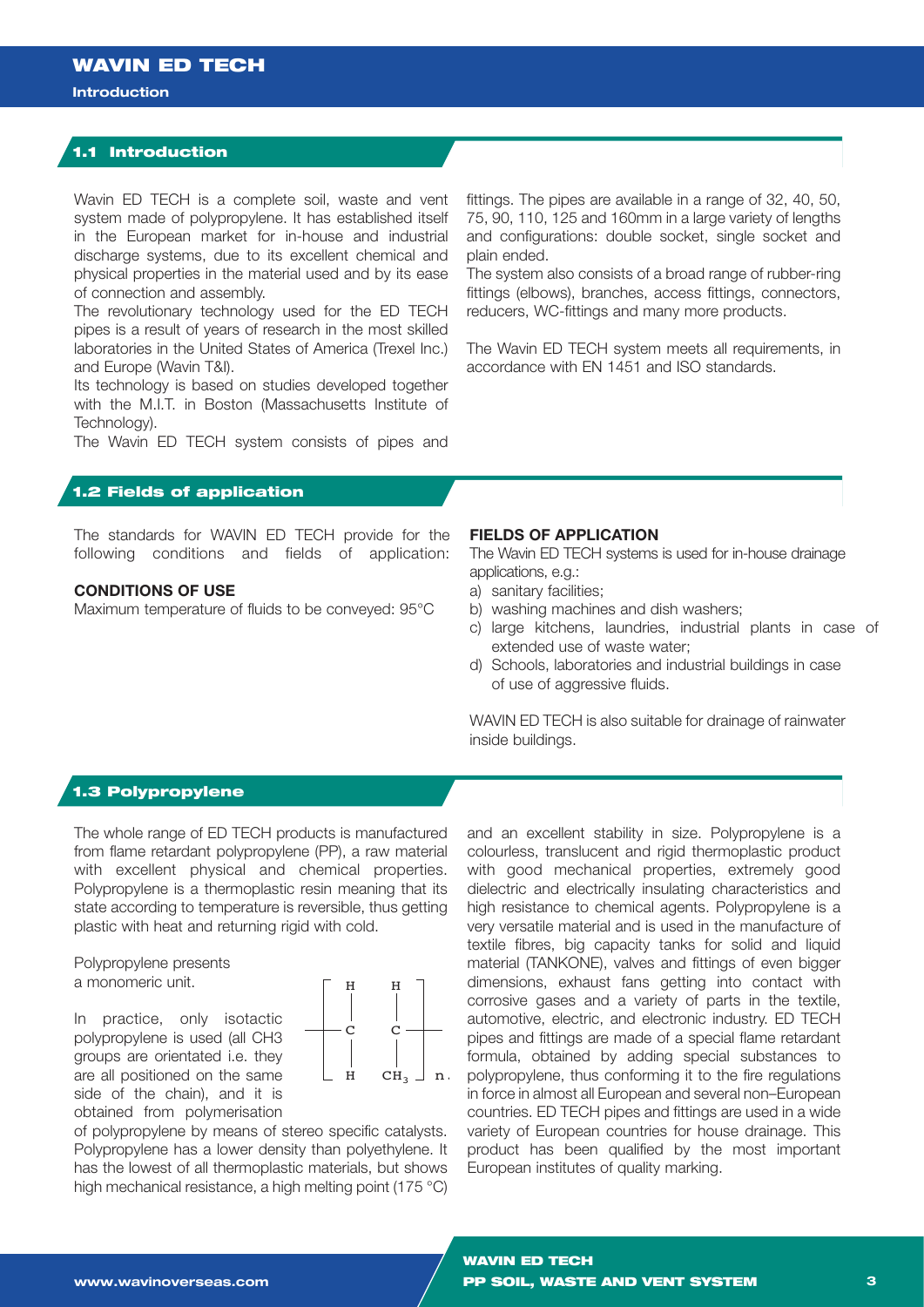## 1.4 Characteristics

WCIVIN

Wavin ED TECH is a system of self-extinguishing polypropylene pipes and fittings that, thanks to the specification of the raw material used and because of the technological detail in its manufacture, is characterized by:

- high molecular weight of the raw material used;
- **Excellent** resistance to acidic and caustic (alkaline) materials including all commonly used detergents and dry cleaning chemicals;
- high impact resistance;
- **EXCELLENT FEATURE CONSIDER A** excellent resistance to waste water from washing machines and dishwashers;
- the wide range of pipe diameters (from 32 mm to 160 mm), of fittings, and of special

accessories;

- easy connection;
- elastomeric rubber seals that have as long a working life as the pipes;
- smooth surfaces (favouring the flow of waste water) and avoiding the formation of incrustations;
- **I** low thermal conductivity limiting condensation;
- good packaging system facilitating transport and storage of the tubes and couplings as well as avoiding ovalization and flattening.

### 1.5 Structure Wavin ED TECH pipes

The pipe is made up of 3 polypropylene layers and has an increased thickness (for example, the 110 mm ED TECH pipes offer a 26% higher wall thickness compared to traditional polypropylene pipes).

The pipes are manufactured by coextrusion, which means that the 3 layers are permanently linked. Each layer has its specific functions to realise a superior performance as a whole.

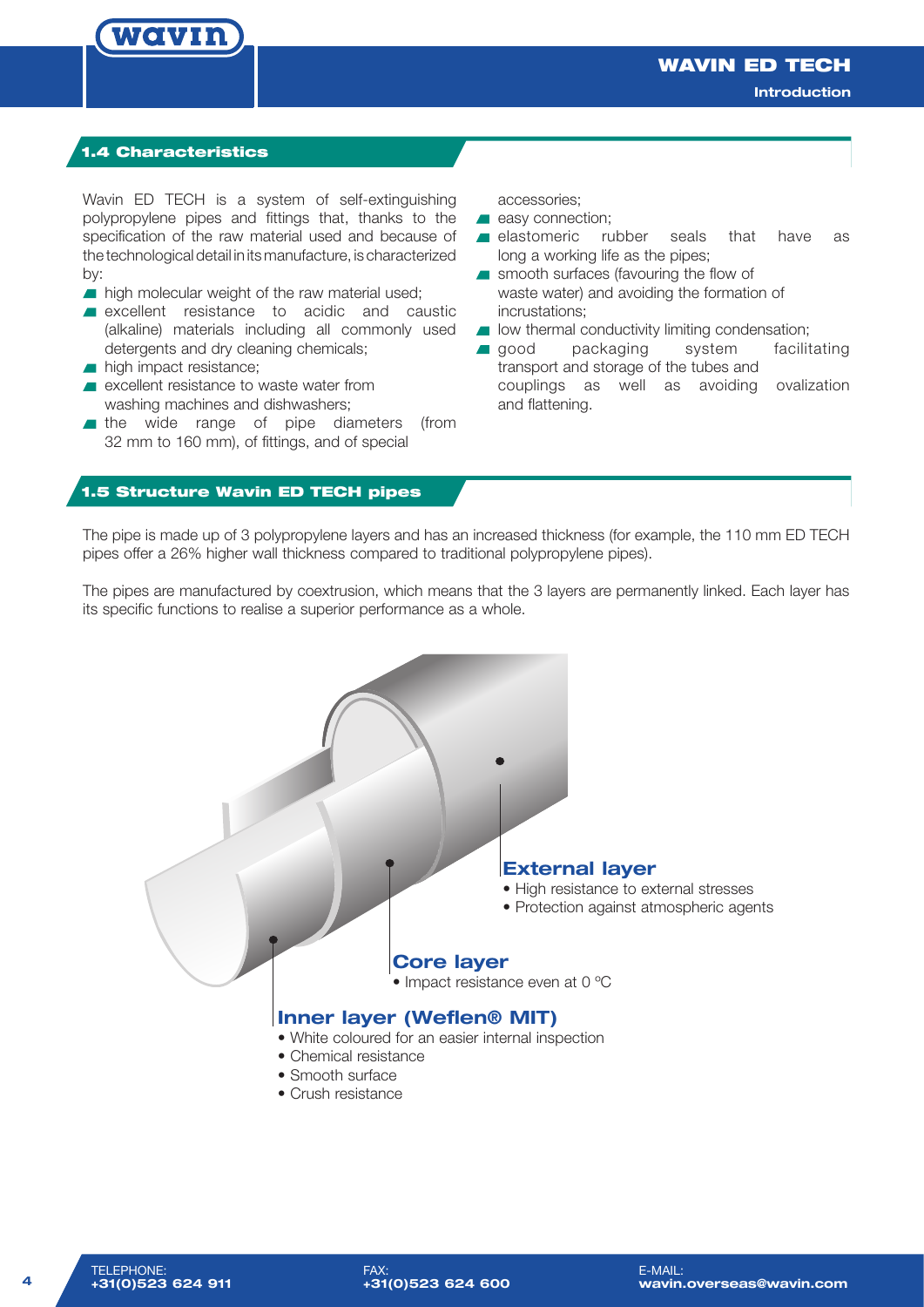#### **Introduction**

## 1.6 Achievements

The 3-layer pipe with increased wall thickness not only make the pipe extremely robust to ambient temperature but also to frosts (0°C) when the probability of breakage is significantly greater. It should be remembered that traditional pipes only have good impact resistance (in agreement with EN 1451 and EN 744) at a temperature



of 23°C (see table 1). ED TECH pipes are only damaged by more force than is normally met during construction on a building site.

What is more, the pipe is not only highly robust but also flexible giving it considerable resistance to flattening so it more than meets a variety of installation requirements.

Another important factor is the white internal layer made of Weflen MIT, a material conceived in the Wavin laboratory that helps the flow of waste water discharged, limiting incrustations and adherence of detergents and organic products to the minimum not to mention the formation of mold.

Lastly, the special white coloration facilitates easier internal inspection. Numerous patents for this technology protect Wavin's exclusivity.



#### **Resistance to discharge water**

The wall thickness and the raw material used guarantee a high resistance to hot water from washing machines and dish washers.



#### **Resistance to low temperature**

The elasticity of Wavin ED TECH makes the system resistant, even in case of frost.



#### **Resistance to abrasion**

Drainage water may contain suspended particles, which may cause abrasion. Wavin ED TECH resists to these particles due to the compactness and smoothness of the walls. The wall thickness assures a considerable security also in the most critical conditions.



## **Absence of clogging**

The walls of pipes and fittings are perfectly smooth, ensuring the discharge of all kinds of drainage water. Good installation is key to avoiding such problems.



#### **The gaskets of Wavin ED TECH**

When drainage takes place,the Wavin ED TECH gaskets of the sockets are getting wet only marginally. Despite this they are resistant to all kinds of chemical agents in the same way as polypropylene is. Gaskets are made of an elastomeric material that assures a perfect sealing and durability (even under hard working conditions)



## **Flexibility**

Flexibility is a must, especially for buildings exposed to strong vibrations (earthquakes). The sockets have the same function as expansion joints, thanks to the rubberring push fit system.



**Easy connection by means of sockets** Wavin ED TECH pipes and fittings can be easily connected by means of the push fit system. It is the most simple and fast connecting system.



**Impact resistance** At room temperature Wavin ED TECH shows a very good resistance to impact. This resistance is maintained even at low temperatures.



**Rubber ring connection**

The pipes and fittings can be connected by means of rubber rings, no glue necessary.



**Fire resistance** Wavin ED TECH is flame retardant.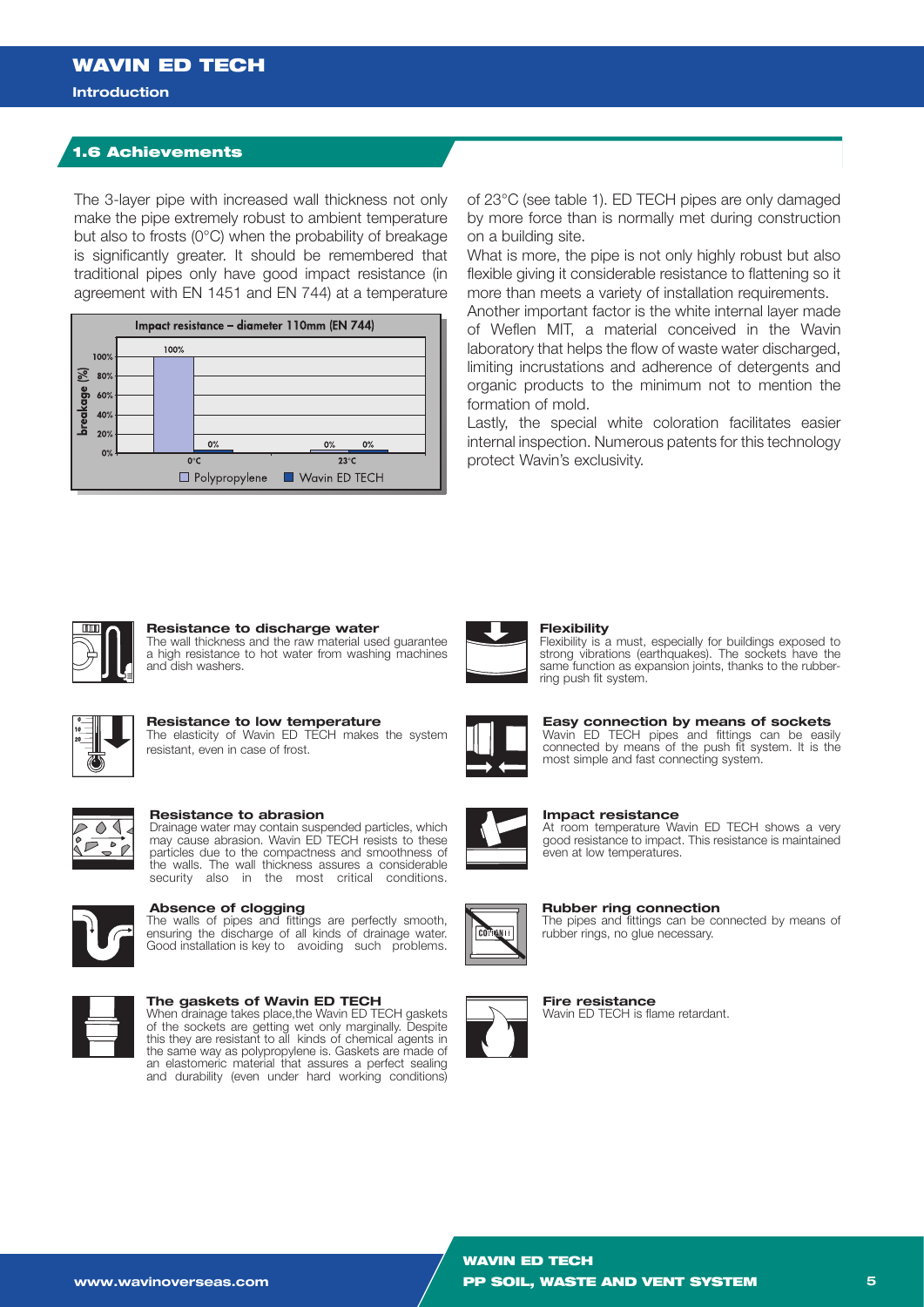## WAVIN ED TECH

**Introduction**

## 1.7 Properties

WCLVIN

## 1.7.1 Marking

Each pipe or fitting is marked as follows:

- **Commercial brand (Wavin ED TECH)**
- Applicable quality standards (EN 1451, DIN 4102-B2)
- Quality mark (IIP 152, UNI)
- Indications of outside diameter and wall thickness
- Indications of outside diameter (DN) and thickness series "S" (fittings only)
- **Angle (fittings only)**
- Year, month, day and shift of production (pipes only)
- **No. 25 Year of production (fittings only)**

The quality marks applied to our pipes and fittings give our customers the guarantee that there is a continuous control of: **Raw material** 

- **Tightness of gasket**
- Dimensions
- Flame retardation
- **Physical properties**

## 1.7.2 Colour

Wavin ED Tech pipes and fittings are grey-coloured and stabilised for UV exposure. The grey tone of ED TECH

corresponds to RAL colour 7037, according to DIN standards.

### 1.7.3 Physical properties

The flame retardant polypropylene used for the production of ED TECH pipes and fittings has the following physical properties.

### **Raw material**

Polypropylene (PP)

### **Density g/cm3**

0.91 (pipes 32 – 50mm) 0.75 (pipes 75 – 160mm) (ASTM D 1505)

#### **Wall thickness**

|     | DN (mm)<br>Wall thickness (mm) |
|-----|--------------------------------|
| 32  | 1.9                            |
| 40  | 1.9                            |
| 50  | 1.9                            |
| 75  | 2.3                            |
| 90  | 2.8                            |
| 110 | 3.4                            |
| 125 | 3.4                            |
|     | 4.3                            |

### **Weight per meter of pipe (plain ended HTGL)**

| DN (mm) | kg/m  |
|---------|-------|
| 40      | 0.218 |
| 50      | 0.274 |
| 75      | 0.414 |
| 90      | 0.586 |
| 110     | 0.854 |
| 125     | 0.976 |

**Jointing method** Rubber-ring push fit

### **Hot water resistance**

95º C short term loading 90º C long term loading

## **Chemical resistance**

pH 2 - 12

## **Linear expansion**

0.12 mm x m C

#### **Fire classification**

DIN 4102 – B1 (fitting) DIN 4102 – B1 (pipe)

### **Quality marking**

IIP 152, UNI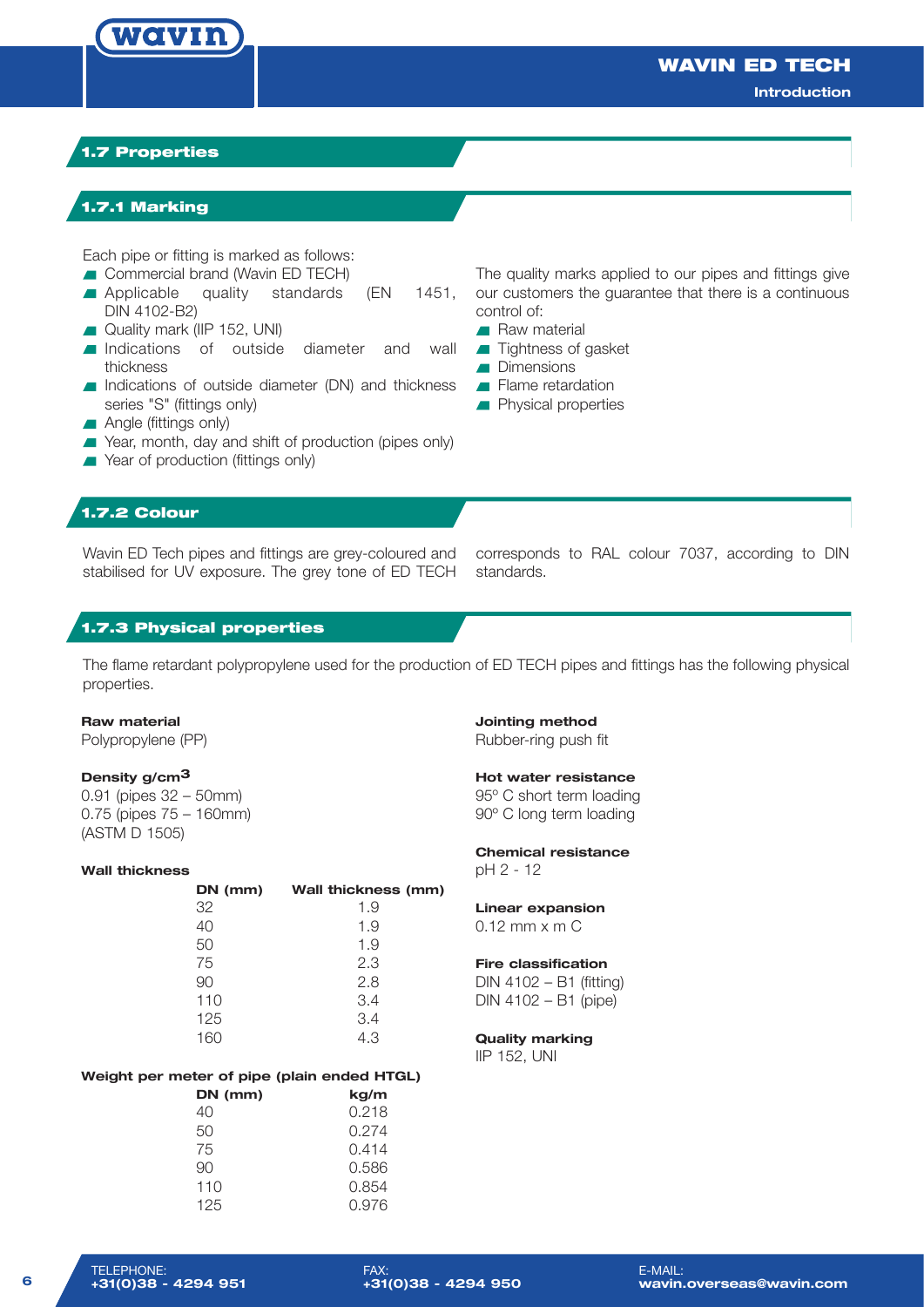## **Installation**

## 2.1 Connections

The main characteristic of the Wavin ED TECH system is that all pipes and fittings have a socket with an elastomeric gasket. This simple system of connection, carried out by hand, enables a quick connection of



different pipes and fittings. No glue or tools are required. ED TECH fittings are all injection moulded and correspond to EN 1451 standards.

| Nominal<br>diameter<br>mm | Wall<br>thickness<br>mm | Internal<br>diameter socket<br>mm | <b>Wall thickness</b><br>socket<br>mm | Length of<br>socket<br>mm |  |
|---------------------------|-------------------------|-----------------------------------|---------------------------------------|---------------------------|--|
| 32                        | 1.9                     | 32,3                              | 1,6                                   | 46                        |  |
| 40                        | 1.9                     | 40,3                              | 1,6                                   | 48                        |  |
| 50                        | 1.9                     | 50,3                              | 1,6                                   | 50                        |  |
| 75                        | 2,3                     | 75.4                              | 1.7                                   | 55                        |  |
| 90                        | 2,8                     | 90.4                              | 2,0                                   | 65                        |  |
| 110                       | 3.4                     | 110,4                             | 2,4                                   | 70                        |  |
| 125                       | 3.4                     | 125,4                             | 2,8                                   | 75                        |  |
| 160                       | 4,3                     | 160,4                             | 3,6                                   | 83                        |  |
|                           |                         |                                   |                                       |                           |  |

## 2.2 Gaskets

The gaskets inside the sockets are of elastomeric material, thus giving a guaranteed tightness and durability, even under extreme conditions. Furthermore, they have the same properties and resistance to chemical agents and high temperatures as polypropylene.

Their special shape of "lips" assures a simple and secure connection. All gaskets used for the ED TECH system have the German quality mark PA-I.

If stored, pipes and fittings come into contact with sand, dust or crushed stone. The gasket can be taken out in order to be cleaned and put back into its seat, to ensure the best working conditions.

The particular shape of the gasket makes it possible to support offsets of pipes up to 4° without loosing their





perfect tightness.

## 2.3 Preparation and installation

Every material will either expand or contract when exposed to temperature differences. The coefficient of expansion of ED amounts to 0.12 mm·m·C. Independent of the type of drainage used, recommendations in order to compensate for expansion of the ED TECH system can be synthesized as follows:

The part to be connected must be inserted into the socket, until it reaches the bottom of the socket and then has to be extracted by 1 cm (see figure below).



mark the pipe with a pencil at the beginning of the socket and extract the pipe for 1cm in relation to the marked line. This simple working process ensures that the pipe will absorb thermal expansion; the depth of the socket was calculated to absorb expansion or contraction of pipes with a maximum length of 3 cm.

The result of an insufficient depth of connection will be a weak junction. The results of excessive depth of the connection (to insert the pipe until the end of the socket) could prevent the expansion of the pipeline.

The Wavin ED TECH system can be used for all drainage systems in buildings, from houses to shopping centres. It can also be used for industrial plants and laboratories. Additionally it can be used as a down pipe for gutter systems (rainwater).

Insert the pipe into the socket until the end of the pipe,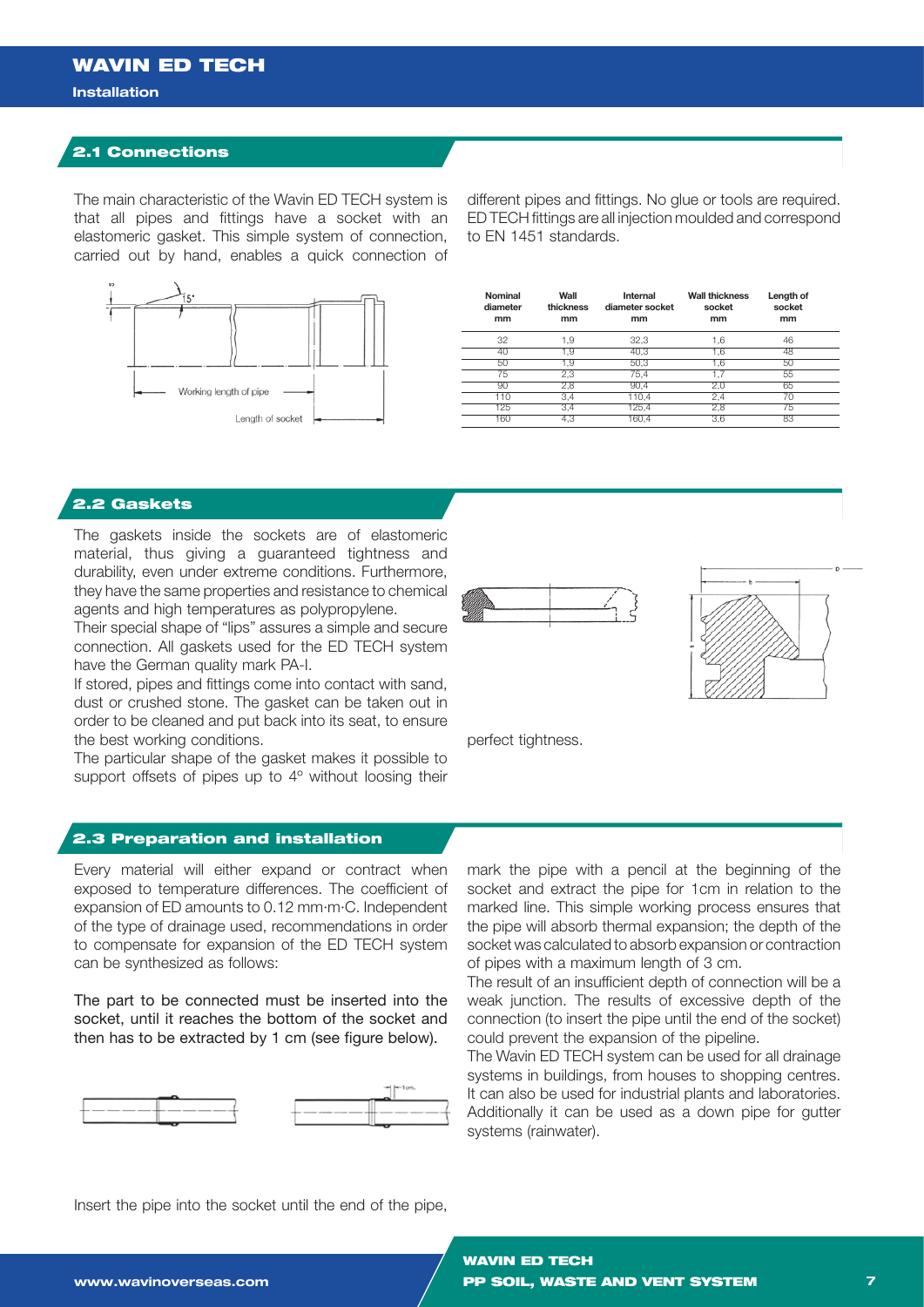

WAVIN ED TECH **Installation**

## 2.4 Cutting and chamfering

Wavin ED TECH pipes can be cut using a pipe cutter or a fine toothed saw. Square cuts can be achieved by means of a guided saw. In case of large pipe diameters a cutting disk can be utilized. The cut edges must be deburred. The pipe ends are to be chamfered and cleaned, thus forming an angle of about 15° (it is advisable to use a bevelling machine for diameters from 40 up to and including 315 mm). This will ensure that the gasket of the socket will not be damaged when the pipe is inserted. Any dust, sand, or traces of conc<sup>15°</sup> e or lubricant in the section inserted in the socket are cleaned using an appropriate lubricant in a tube or by using a lubricant spray.

Use of mineral oils and fats is absolutely excluded. After insertion, the spigot is pulled back a centimeter.

WAVIN ED TECH does not need a specific device when it is in contact with products composed of other materials. All the same, it is a good idea to protect it with adhesive tape or thick paper in the connecting section between spigot and socket to prevent possible infiltration of cement particles.





## 2.5 Assembly of vertical columns (Drainage columns)

The existence of expansion sockets simplifies the assembly of drainage columns. To prevent the column from sliding downwards, a guide bracket has to be fixed under the pipe socket, immediately after the column installation. Vertical pipes can be assembled in two different ways:

1) Column with branch on the floor, buried in concrete; 2) Column with branch on the floor, free.

In the first case, the branch on the floor, buried in concrete gives origin to a natural "fixed point", provided that the branch and the column have the same diameter, so that no further fixed points are needed.

Should any column dilatation take place, it will be absorbed by the expansion socket of the underlying branch. A movable bracket situated between the two floors will work as a pipe quide.

In the second case, where the branch is not fixed in concrete, the creation of a fixed point is necessary. This "fixed point" is made by fixing the pipe socket with a bracket, which, in turn, is fixed to the wall. A movable bracket situated between the two floors will work as a pipe guide. Distance between the brackets: 15 x diameter ( $\varnothing$  mm).



Column buried in concrete Free column

**FP** = Fixed Point **GB** = Guide Bracket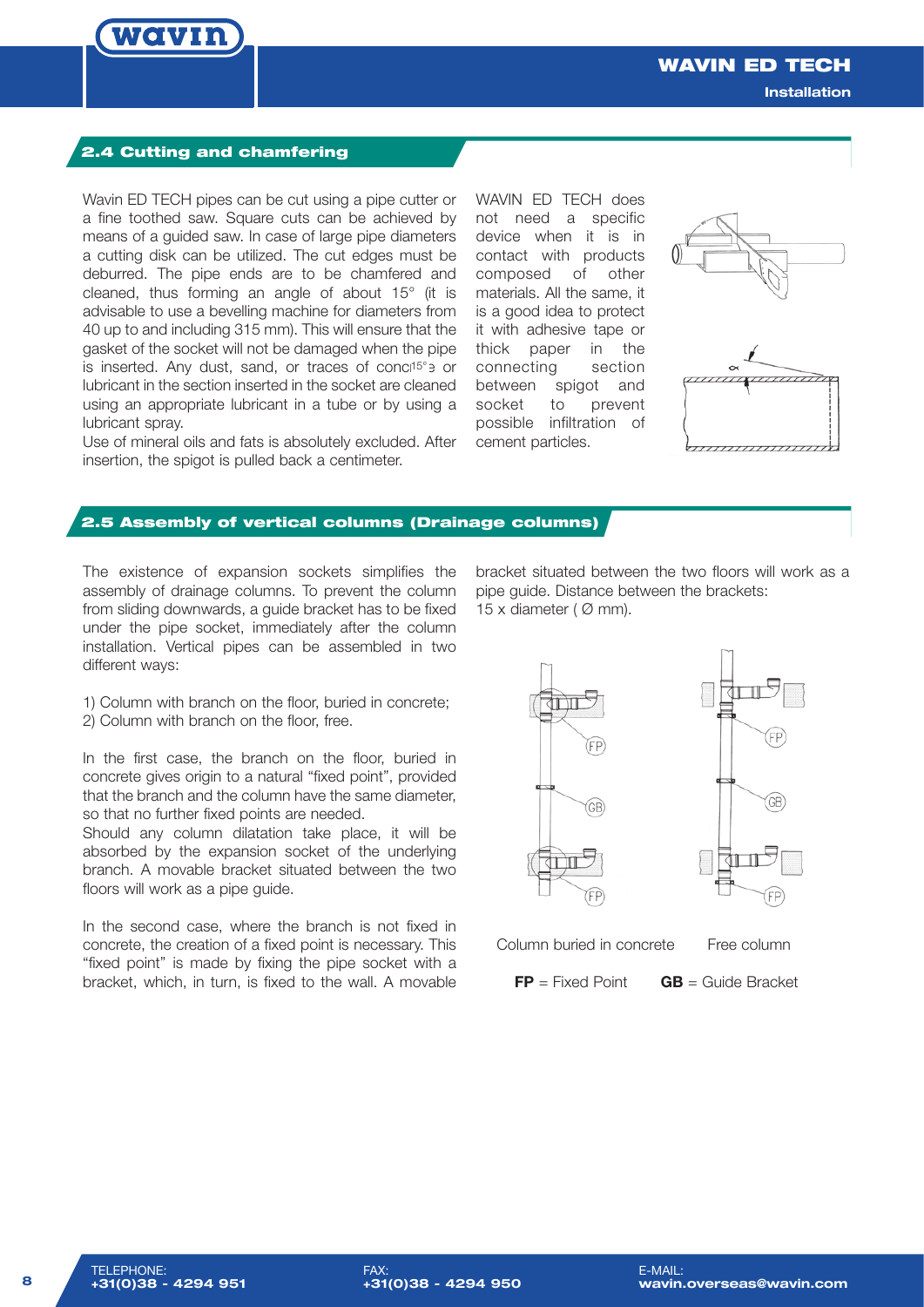### **Installation**

## 2.6 Assembly of horizontal pipelines

As in the case of columns, also horizontal pipelines for drainage do not require specific interventions during their assembly and installation, thanks to the expansion sockets and the pipes' reduced length (maximum length: 3 metres).

The sockets have to be fixed to the structure (ceiling or wall) by means of brackets in order to create a "fixed point". The pipes are supported by guide brackets placed at a distance of 10 times the pipe diameter. A fixed point has also to be made in correspondence with every branch and branch of the pipeline.

It is, however, advisable to reduce the distance between the structure and the pipeline as much as possible, taking into account the slope, in order to avoid bending of the support. When installed according to these instructions, horizontal pipes will be well supported and guided and their functionality will be guaranteed.

Distance between the brackets:  $10 \times$  diameter ( $\varnothing$  mm).



**FP** = Fixed Point **GB** = Guide Bracket



## 2.8 Installation in concrete

Wavin ED TECH pipes and fittings can directly be embedded in concrete casting. Even if they do not stick to the concrete casting, movement will be restricted due to the resistance given by the shape of the sockets of pipes and fittings. Owing to its high elasticity, PP material is able to absorb dilatation. Pipes conveying continuously high temperature waste waters (in case of dishwashers, washing-machines, laboratories) should be protected by heavy or corrugated paper, put around the sockets in order to improve dilatation caused by the differences in temperature.

During concrete casting, pipes may be compressed. For this reason it is advisable to fill the pipes with water, thus

limiting pressure. One can also carry out concrete casting only partially i.e. in steps or stages, so that concrete does not set all at once.

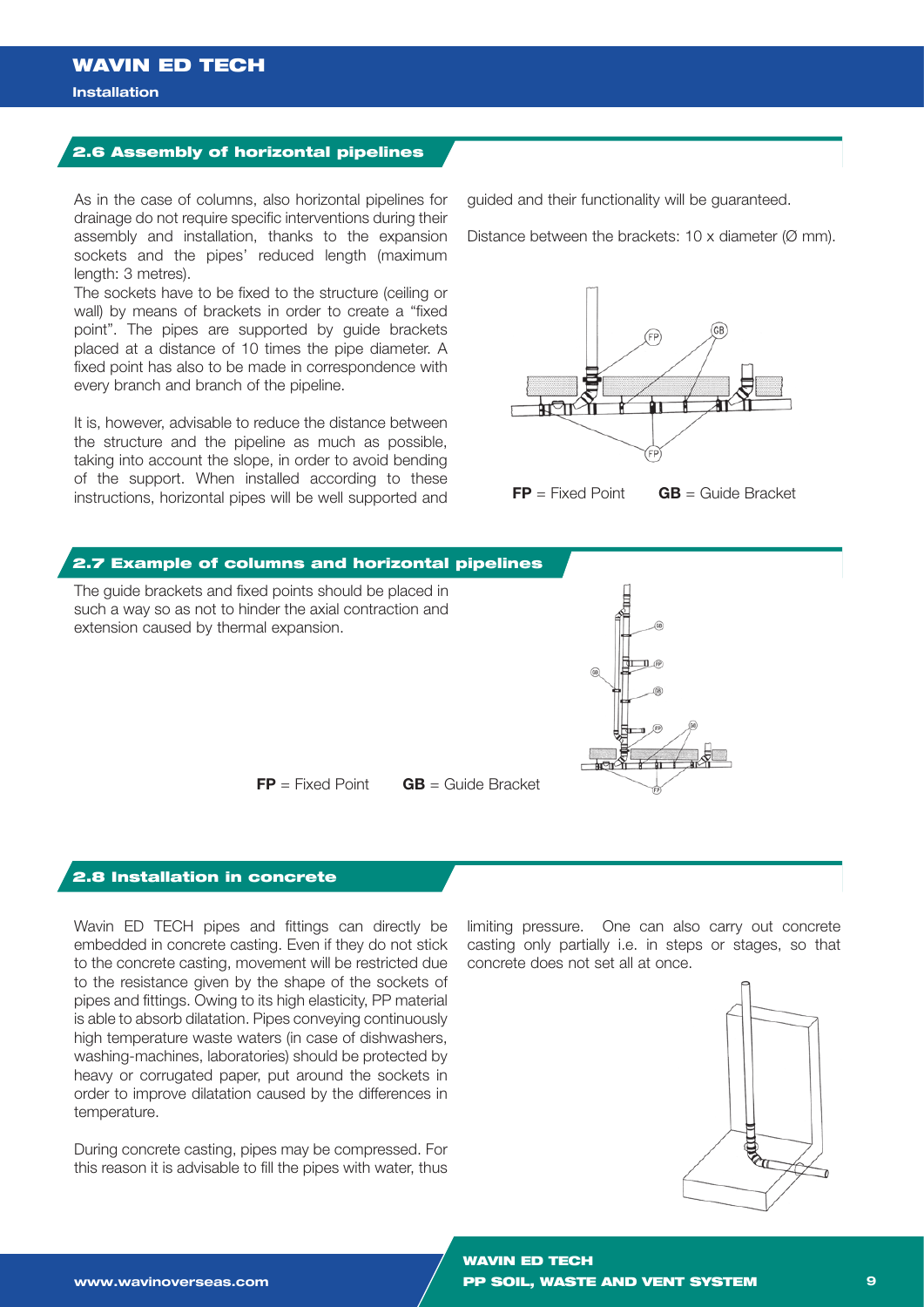

## WAVIN ED TECH

**Installation**

## 2.9 Connection of Wavin ED TECH to PVC

Wavin has manufactured special PVC transition fittings, which the installer can use to connect the WAVIN ED TECH to PVC columns or bends. This frequently occurs in renovation projects.

The transition fitting is manufactured from PVC and is connected to the spigot end of a PVC pipe or fitting by means of glue. The socket end is designed exactly to accept a ED spigot end. If the vertical downpipe is made of PVC, it is possible to connect ED TECH, using the



elbow fittings shown below. The fitting will be connected to the downpipe by means of glue.





|  |  | The following sizes are available: |
|--|--|------------------------------------|
|  |  |                                    |

| d/d1    | α            |
|---------|--------------|
| 110/100 | $15^\circ$   |
| 110/100 | $30^{\circ}$ |
| 110/100 | 45°          |
| 110/100 | 67°30'       |
| 110/100 | 87°30'       |

# The connection between ED and cast-iron pipes can be carried out by means of a HTUG fitting. The double ring gasket has to be put on the spigot end of the cast-iron pipe and then the HTUG fitting is put on. It is advisable to fill the air space with inert material. 2.10 Connection of Wavin ED TECH to Cast-iron 2.11 Connection of Wavin ED TECH to lead **CAST-IRON HTUG ED PP**

In order to connect ED to lead pipes, a brass adaptor is used.



**ED PP ADAPTOR LEAD**

## 2.12 Fittings HTMM – HTU – HTLL

With these special fittings, reparations on the working place or even variations on an already existing pipeline are possible. It is also possible to use pieces of pipes.



**HTMM = Fitting with central stopper HTU = Fitting without stopper HTLL = Double length connector**

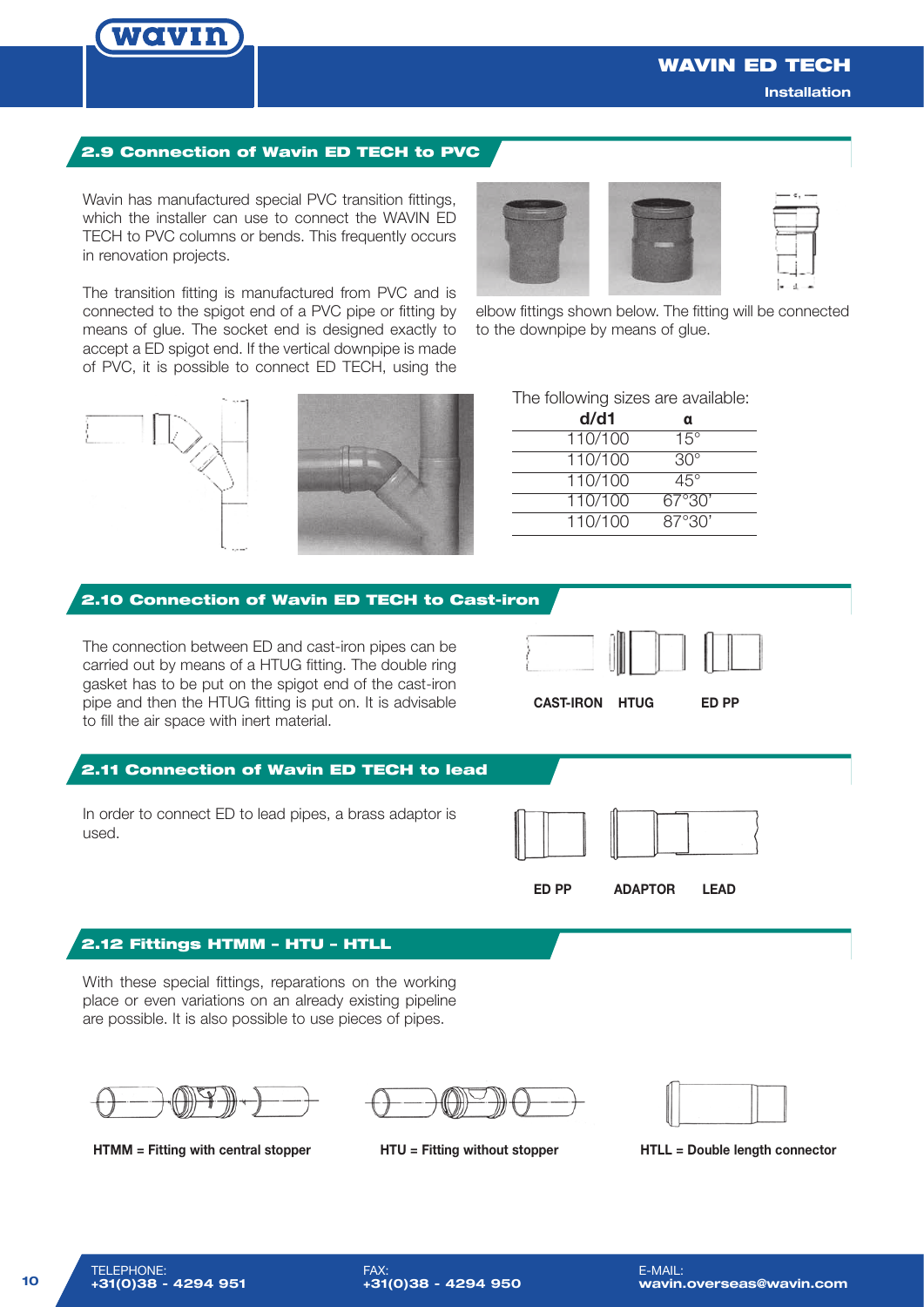# WAVIN ED TECH

### **Installation**



## 2.14 Example list of materials for a bathroom



| m | <b>Description</b>        | <b>Diameter</b>  | <b>Number</b> |
|---|---------------------------|------------------|---------------|
|   | WC bend with 4 connectors | Ø 40             |               |
|   | Bend 45 <sup>o</sup>      | $\varnothing$ 40 |               |
|   | Branch 45 <sup>o</sup>    |                  |               |
|   | Gasket                    |                  | 2             |
|   | Double length bend        |                  |               |
|   | for connection with trap  | Ø 40x1¼"         |               |
|   | Bend 87 <sup>o</sup> 30   | $\varnothing$ 40 | $\mathcal{P}$ |
|   | Bend for connection       |                  |               |
|   | with trap HTSW            | Ø 40 x 11/4"     |               |
|   | Protection cap            | Ø 40             |               |
|   | Shower trap               | Ø 80 x 40        |               |
|   | Pipeline for bath - tub   | Ø 40             |               |
|   | Pipe                      | Ø 40             |               |
|   |                           |                  |               |